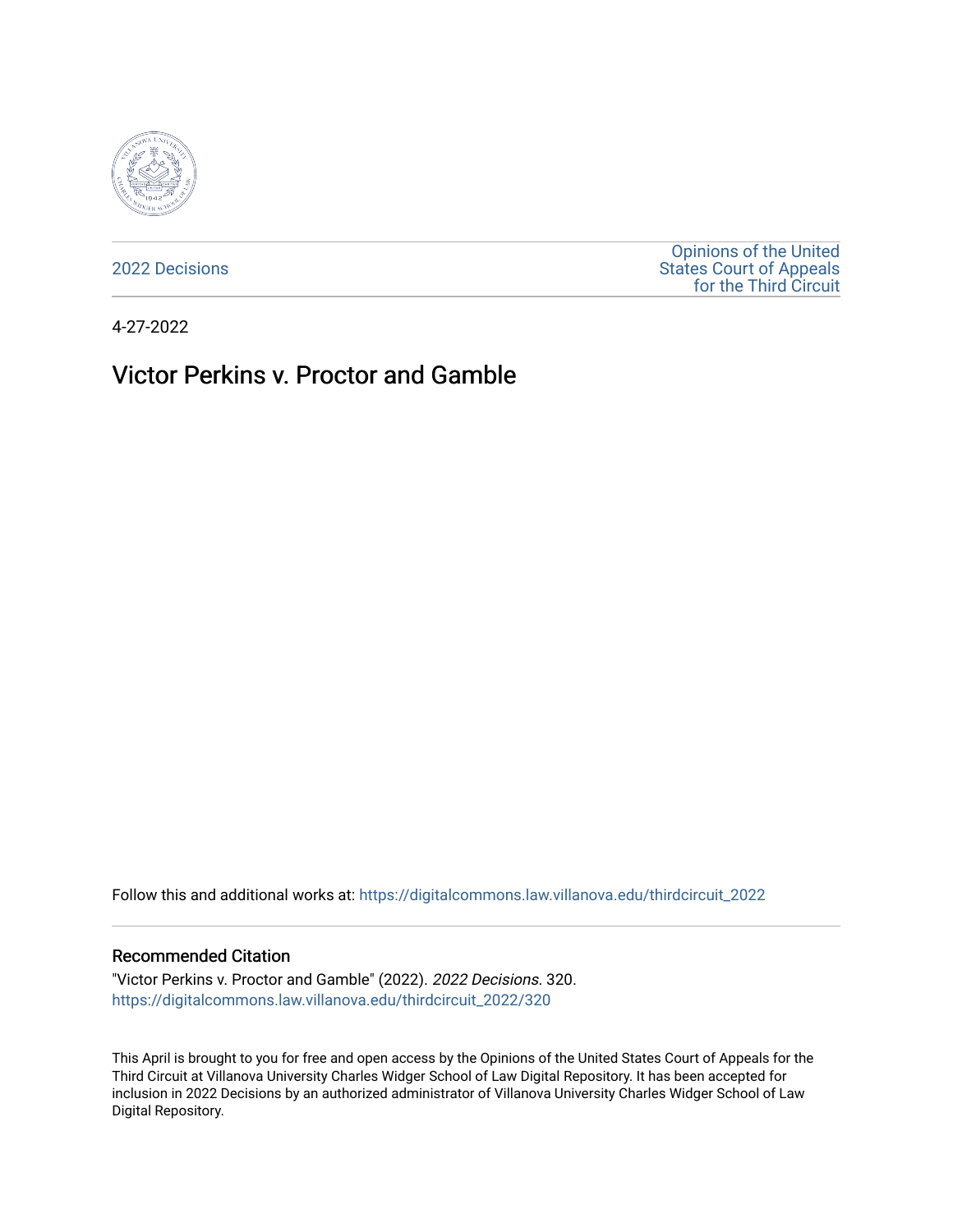#### **NOT PRECEDENTIAL**

#### UNITED STATES COURT OF APPEALS FOR THE THIRD CIRCUIT

\_\_\_\_\_\_\_\_\_\_\_

### No. 21-2138 \_\_\_\_\_\_\_\_\_\_\_

## VICTOR B. PERKINS; WANDA GIVAN; MARY GIVAN; DEXTER GIVAN; CLINTON GIVAN; YUL GIVAN

v.

#### PROCTOR AND GAMBLE PHARMACEUTICAL COMPANY; ASTRA ZENECA MANUFACTURING COMPANY

Victor B. Perkins, Appellant

\_\_\_\_\_\_\_\_\_\_\_\_\_\_\_\_\_\_\_\_\_\_\_\_\_\_\_\_\_\_\_\_\_\_\_\_

On Appeal from the United States District Court for the District of Delaware (D.C. No. 20-cv-01200) District Judge: Honorable Richard G. Andrews

Submitted Pursuant to Third Circuit L.A.R. 34.1(a) on April 26, 2022

\_\_\_\_\_\_\_\_\_\_\_\_\_\_\_\_\_\_\_\_\_\_\_\_\_\_\_\_\_\_\_\_\_\_\_\_

Before: KRAUSE, BIBAS, and SCIRICA, Circuit Judges

(Opinion filed: April 27, 2022)

\_\_\_\_\_\_\_\_\_\_\_\_\_\_\_\_\_\_\_\_\_\_\_\_\_\_\_\_\_\_\_\_\_\_\_\_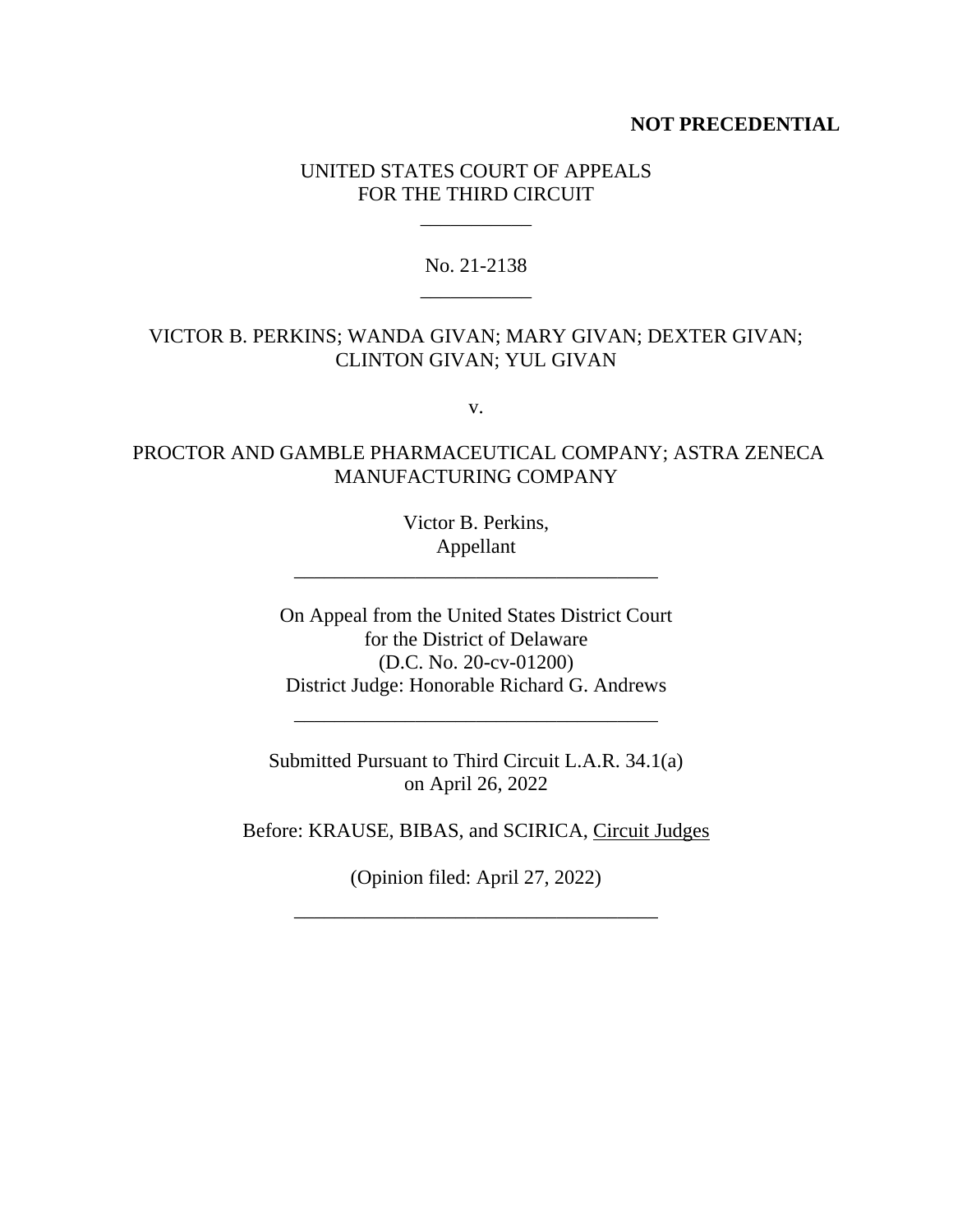#### OPINION\* \_\_\_\_\_\_\_\_\_\_\_

\_\_\_\_\_\_\_\_\_\_\_

## PER CURIAM

Victor Perkins appeals the dismissal of his complaint. For the following reasons, we will affirm.

Perkins is an involuntarily committed civil detainee at the Federal Medical Center in Rochester, Minnesota. He filed a complaint against Proctor and Gamble and Astra Zeneca, alleging that the "defendant(s)" proton pump inhibitor Prilosec contributed to the death of Wallace Anderson. The complaint also named as plaintiffs Wanda, Mary, Dexter, Clinton, and Yul Givan, who are purportedly Anderson's stepchildren, but it was signed only by Perkins.<sup>1</sup> According to the complaint, the defendants failed to take Prilosec off the market despite being warned of its dangers. The complaint sought relief pursuant to 42 U.S.C. §1983, 18 U.S.C. §242, and the Consumer Product Safety Act (CPSA), 15 U.S.C. §§2051(a), 2502.

By order entered April 13, 2021, the District Court sua sponte dismissed the complaint as legally frivolous and for failure to state a claim under 28 U.S.C. § 1915(e)(2)(B)(i) & (ii). The District Court determined that the complaint failed to allege sufficient facts to support a claim for relief under any of the statutes named in the complaint. It also concluded

This disposition is not an opinion of the full Court and pursuant to I.O.P. 5.7 does not constitute binding precedent.

<sup>&</sup>lt;sup>1</sup> Yul Givan subsequently filed a motion in which she sought to remove Perkins as a plaintiff. ECF No. 5.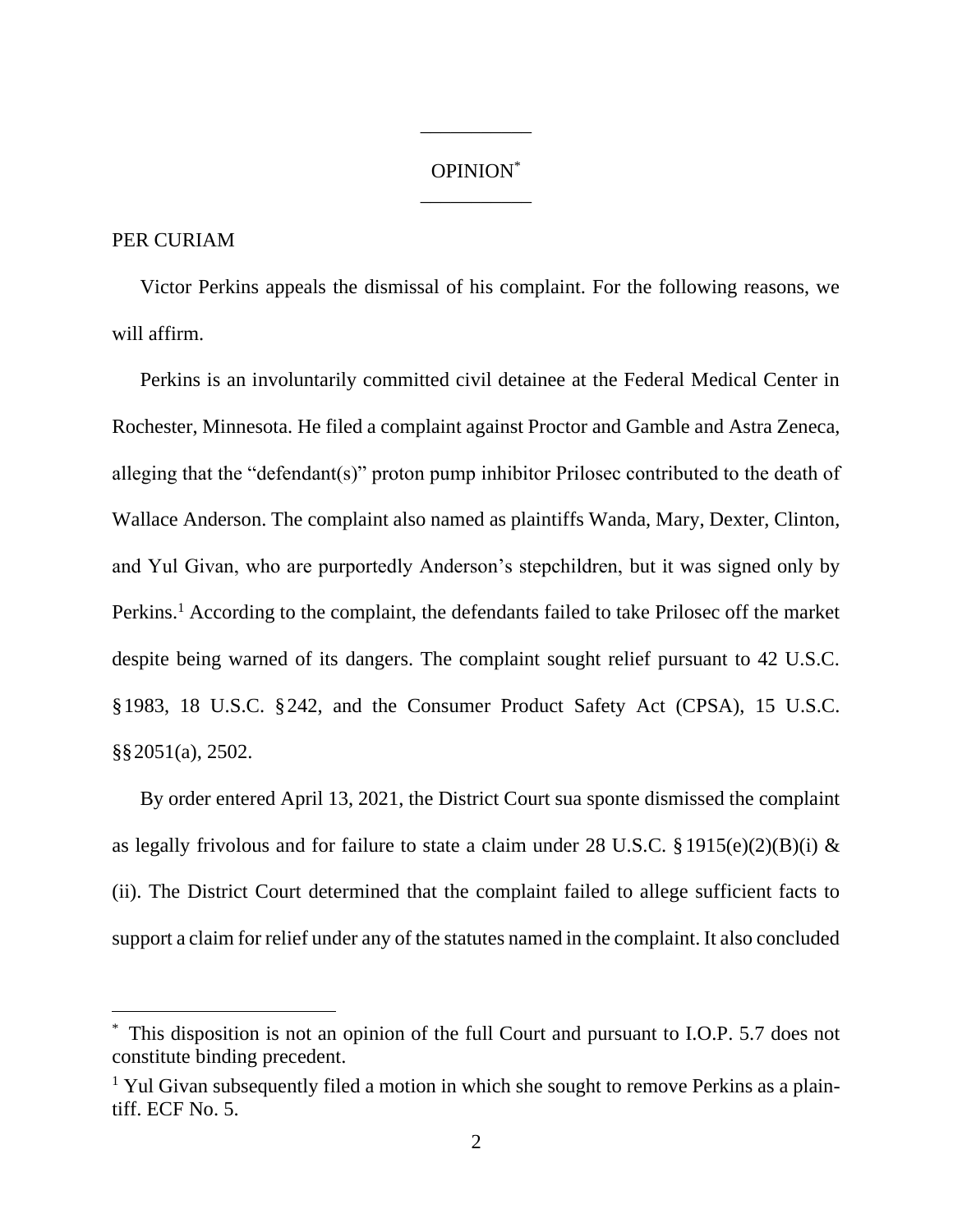that neither Perkins nor Yul Givan, as non-attorneys, could act on behalf of either the other named plaintiffs or Anderson's estate. See Murray on behalf of Purell v. City of Philadelphia, 901 F.3d 169, 170 (3d Cir 2018).

Although the District Court indicated that amendment of the claims would be futile, it permitted amendment to "assert other viable claims" based on a "legally cognizable theory." ECF No. 7, at 6; *see also* No. 8. The order directed the Clerk to close the case if no amended complaint was filed by May 3, 2021. No further complaint was filed, and, by order entered May 17, 2021, the District Court dismissed the case without prejudice. ECF No. 9. Perkins filed a notice of appeal.

We have jurisdiction pursuant to 28 U.S.C. § 1291.<sup>2</sup> Our review of the District Court's sua sponte dismissal of the complaint under § 1915(e)(2)(B)(i) & (ii) is plenary. <u>See Allah</u> v. Seiverling, 229 F.3d 220, 223 (3d Cir. 2000).

The District Court properly determined that the complaint failed to state a claim for relief and was therefore subject to dismissal under  $\S 1915(e)(2)(B)(ii)$ .<sup>3</sup> The  $\S 1983$  claims failed because the complaint did not implicate state or federal actors, see Lugar v. Edmondson Oil Co., 457 U.S. 922, 937 (1982); Bivens v. Six Unknown Federal Narcotics Agents,

<sup>&</sup>lt;sup>2</sup> Although an order dismissing a complaint without prejudice generally is not appealable under §1291, we have jurisdiction here because Perkins elected to stand on his complaint. See Batoff v. State Farm Ins. Co., 977 F.2d 848, 851 n.5 (3d Cir. 1992); Borelli v. City of Reading, 532 F.2d 950, 951-52 (3d Cir. 1976) (per curiam).

 $3$  In light of this conclusion, we need not address the propriety of the District Court's alternative determination that the claims were subject to dismissal as frivolous pursuant to 28 U.S.C. §1915(e)(2)(B)(i). Cf. Neitzke v. Williams, 490 U.S. 319, 325 (1989) (noting that that "a complaint, containing as it does both factual allegations and legal conclusions, is frivolous where it lacks an arguable basis either in law or in fact").